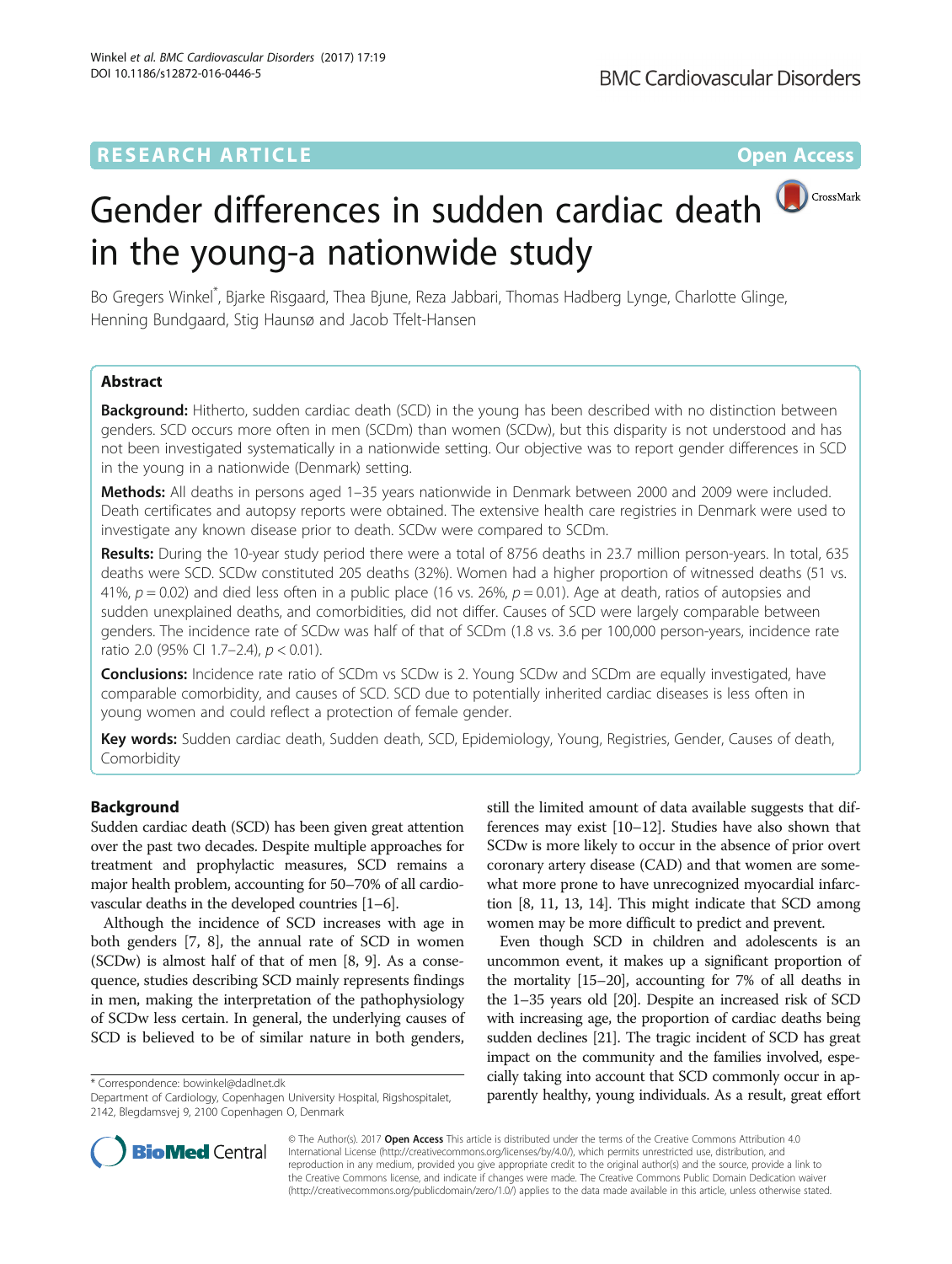<span id="page-1-0"></span>has been put into investigating the underlying causes of death associated with SCD in the young [\[17, 19, 20](#page-7-0), [22](#page-7-0), [23](#page-7-0)]. Few studies have focused on gender in SCD and in cardiac arrest (CA) survivors in older selected populations [\[11, 21](#page-7-0), [24](#page-7-0)]. As such, gender differences in the young have never been investigated, and the huge difference in incidence rates among gender in young SCD is not understood. The possibility that young women below the age of 35 years exert a different SCD risk profile merits consideration. We have previously identified all SCD in young Danes aged 1– 35 years between 2000 and 2009 [[19](#page-7-0), [20](#page-7-0)]. In a nationwide setting (Denmark) we systematically investigated SCDw and analyzed gender differences. We aimed to report causes of SCDw, as well as autopsy rates and known diseases prior to death.

### Methods

#### Study design and population

All deaths in persons aged 1–35 years in Denmark in 2000–2009 were included. The method has previously been described in detail [[19, 20\]](#page-7-0). In brief, all death certificates were retrieved as electronically scanned.tif files. Death certificates were read independently by two physicians to identify cases of sudden death (SD). Autopsy reports on all SDs were collected and read, and cause of death was determined based on autopsy findings. In case of uncertainty regarding the cause of death, the entire case and all its content was reviewed by and discussed with a forensic pathologist. Data on SCD with no

distinction on gender has previously been described [[19](#page-7-0), [20\]](#page-7-0). The present substudy scrutinizes gender differences in SCD.

The study was approved by the local Ethics Committee (KF 01272484), the Danish Data Protection Agency (2005–41–5237), and the Danish National Board of Health (7–505–29–58/1–5).

#### Death certificate data

When a person dies within Danish borders, a death certificate is issued by a medical doctor (physician). In cases where a person is found dead and/or the death was sudden and unexpected, a medico-legal external investigation is mandatory, including a standardized death scene investigation. This investigation is supplemented with data from the hospital records, interviews with the relatives and witnesses, and an external examination of the body conducted by a certified physician.

The Danish death certificate contains a supplemental information field that in detail describes the circumstances relating to the death. Thus, the Danish death certificates can be used as a primary screening tool for sudden unexpected deaths [\[20\]](#page-7-0).

#### Danish national patient registry (NPR)

All Danish citizens have a unique and personal civil registration number that can be linked to national registries on an individual level. The Danish NPR contains information on all in- and outpatient activities in Denmark since 1978 [[25\]](#page-7-0). All contacts are registered

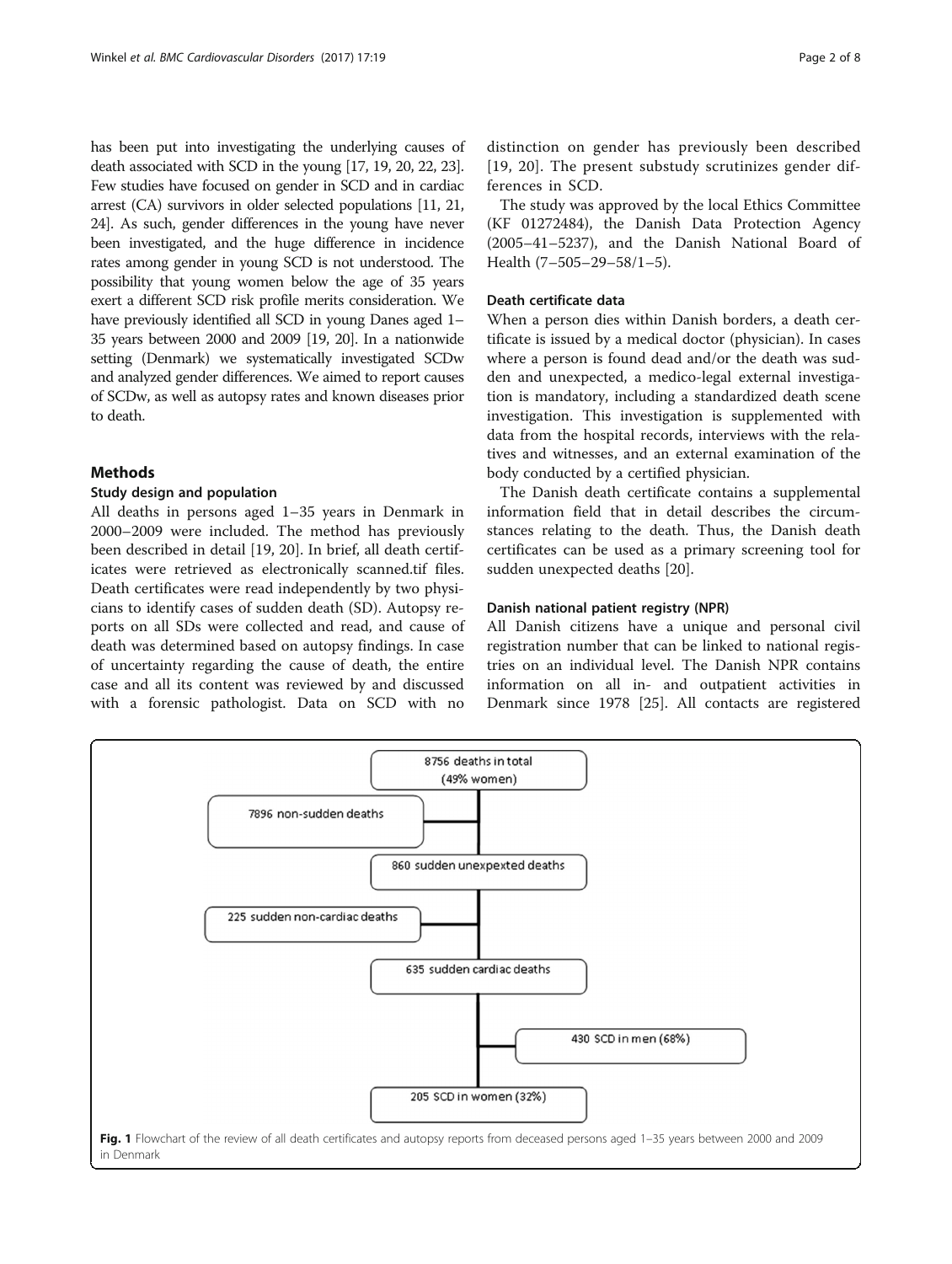<span id="page-2-0"></span>with timestamps, hospital department, type of contact, and ICD-10 diagnosis.

#### Conduction of autopsies

In Denmark, forensic autopsies are performed in cases where the external examination warrants it. All autopsies are supervised by another forensic pathologist. Forensic autopsies follow a standardized protocol, in which all organs are examined. Histopathology is routinely conducted and toxicology screens are performed if considered relevant, i.e., in most cases of sudden unexpected death. In cases where the police do not request an autopsy, or where an external examination was not performed, hospital autopsies may be conducted at the local hospital pathology department, at the request of the relatives and the physician.

## **Definitions**

We defined SCD in autopsied cases as the sudden natural unexpected death of unknown or cardiac causes; in

Table 1 Demographics of SCD in 1-35 years old including gender differences in Denmark 2000-2009

| SCD population aged 1-35 years | All $n = 635$ (%) | Men $n = 430$ (%) | Women $n = 205$ (%) | $p$ -value |
|--------------------------------|-------------------|-------------------|---------------------|------------|
| Median age, years              | 29 (IQR 22-33)    | 29 (IQR 23-33)    | 28 (IQR 21-33)      | 0.19       |
| Witnessed deaths ( $n = 580$ ) | 254 (44)          | 159 (41)          | 95 (51)             | 0.02       |
| External examinations          | 522 (82)          | 361 (84)          | 161 (79)            | 0.10       |
| Autopsied SCD                  | 431 (68)          | 296 (69)          | 135 (66)            | 0.45       |
| Explained sudden cardiac death | 239 (55)          | 172 (58)          | 67 (50)             | 0.11       |
| Sudden unexplained death       | 192 (45)          | 124 (42)          | 68 (50)             |            |
| Place of death                 | $(n = 627)$       | $(n = 426)$       | $(n = 201)$         |            |
| Home                           | 386 (62)          | 258 (61)          | 128 (64)            | 0.45       |
| Public place                   | 144 (23)          | 111(26)           | 33 (16)             | 0.01       |
| At hospital                    | 74 (12)           | 44 (10)           | 30(15)              | 0.10       |
| Other                          | 23(4)             | 13(3)             | 10(5)               | 0.23       |
| Age group 1-18 years           | All $n = 119$ (%) | Men $n = 77$ (%)  | Women $n = 42$ (%)  | $p$ -value |
| Median age, years              | 13 (IQR 4-16)     | 13 (IQR 4-16)     | 12 (IQR 6-16)       | 0.72       |
| Witnessed deaths, $n = 113$    | 62 (55)           | 36 (49)           | 26 (67)             | 0.07       |
| External examinations          | 101 (85)          | 70 (91)           | 31(74)              | 0.01       |
| Autopsied SCD                  | 88 (74)           | 62 (81)           | 26 (62)             | 0.03       |
| Explained sudden cardiac death | 55 (63)           | 37 (60)           | 18 (69)             | 0.40       |
| Sudden unexplained death       | 33 (38)           | 25 (40)           | 8(31)               |            |
| Place of death                 | $n = 118$ (%)     | $n = 77$ (%)      | $n = 41$ (%)        |            |
| Home                           | 65 (55)           | 42 (55)           | 23 (56)             | 0.87       |
| Public place                   | 32(27)            | 23 (30)           | 9(22)               | 0.36       |
| At hospital                    | 18(15)            | 12(16)            | 6(15)               | 0.89       |
| Other                          | 3(3)              |                   | 3(7)                | 0.02       |
| Age group 19-35 years          | All $n = 516$ (%) | Men $n = 353$ (%) | Women $n = 163$ (%) | $p$ -value |
| Median age, years              | 30 (IQR 27-33)    | 31 (IQR 27-33)    | 30 (IQR 25-34)      | 0.27       |
| Witnessed deaths, $n = 467$    | 192 (41)          | 123 (39)          | 69 (46)             | 0.12       |
| External examinations          | 421 (82)          | 291 (82)          | 130 (80)            | 0.47       |
| Autopsied SCD                  | 343 (66)          | 234 (66)          | 109 (67)            | 0.90       |
| Explained sudden cardiac death | 184 (54)          | 135 (58)          | 49 (45)             | 0.03       |
| Sudden unexplained death       | 159 (46)          | 99 (42)           | 60 (55)             |            |
| Place of death                 | $n = 509$         | $n = 349$         | $n = 160$           |            |
| Home                           | 321 (63)          | 216 (62)          | 105 (66)            | 0.42       |
| Public place                   | 112(22)           | 88 (25)           | 24 (15)             | 0.01       |
| At hospital                    | 56 (11)           | 32(9)             | 24 (15)             | 0.05       |
| Other                          | 20(4)             | 13(4)             | 7(4)                | 0.73       |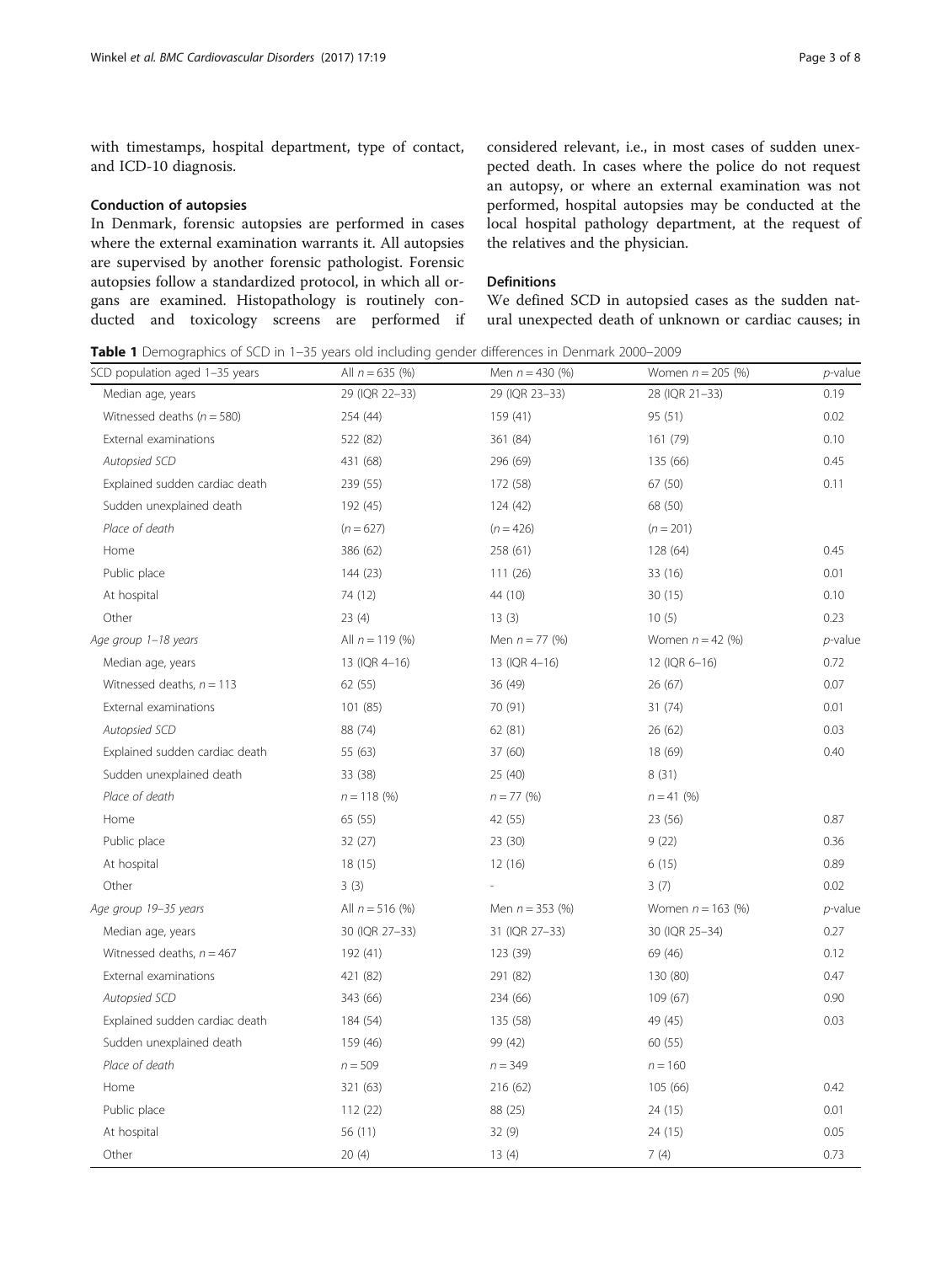unwitnessed cases as a person last seen alive and functioning normally, 24 h before being found dead, and in witnessed cases as an acute change in cardiovascular status with the time to death being  $< 1$  h [\[19](#page-7-0), [20](#page-7-0)].

#### Statistical methods

Data are presented as summary data with use of percentages and incidence rates based on population sizes derived from Statistics Denmark [[26\]](#page-7-0). Categorized nominal data were compared using the chi-square test. If any expected cell values were <5, Fisher's exact test was used. Medians were compared using the Wilcoxon rank-sum test. A two-tailed  $p$  value <0.05 was considered statistically significant.

#### Results

During the 10-year study period there was an average of 2.37 million persons aged 1–35 years, 49% of which were women. There were a total of 8756 deaths from 23.7 million person-years. Of these,  $10\%$  ( $n = 860$ ) were sudden unexpected deaths. In total 522 (82%) had an external examination and the autopsy rate was 68%. Of the 860 sudden unexpected deaths, 635 (74%) deaths were SCD, of which SCDw constituted 205 deaths (32%) (Fig. [1](#page-1-0)). Demographics are shown in Table [1](#page-2-0).

We found no difference in relation to median age at death: 29 (IQR: 23–33) years for males and 28 (IQR: 21– 33) for females,  $p = 0.19$  in the age group 1–35 years (Table [1\)](#page-2-0). The proportion of witnessed deaths was higher among women (51 vs. 41%,  $p = 0.02$ ). Compared to SCDm, women less often died in a public place (16 vs. 26%,  $p = 0.01$ ). Activity at time of death was unevenly distributed among men and women  $(p = 0.04)$  (Table 2). This finding was largely driven by the subgroup aged 19–35 years ( $p = 0.04$ ). In the age group 1–18 years, no such difference in terms of activity at time of death between genders was observed ( $p = 0.35$ ).

There were no difference between genders in the age group 1–35 years in regard to ratio of autopsies and unexplained deaths after autopsy (sudden arrhythmic

Table 2 Activity at time of death in SCD victims aged 1–35 years in Denmark 2000–2009, divided by gender

|                   |                   |                     | $p$ -value          |
|-------------------|-------------------|---------------------|---------------------|
|                   | $n = 371$         | $n = 173$           |                     |
| 285 (52)          | 193 (52)          | 92 (53)             | 0.04                |
| 193 (35)          | 124(33)           | 69 (40)             |                     |
| 45 (8)            | 39 (11)           | 6(3)                |                     |
| 6(1)              | 3(1)              | 3(2)                |                     |
| 6(1)              | 4(1)              | 2(1)                |                     |
| 4(1)              | 3(1)              | 1(1)                |                     |
| 5(1)              | 5(1)              |                     |                     |
| All $n = 119$ (%) | Men $n = 77$ (%)  | Women $n = 42$ (%)  | $p$ -value          |
|                   | $n = 71$          | $n = 34$            |                     |
| 48 (46)           | 30(42)            | 18(53)              | 0.35                |
| 39 (37)           | 27 (38)           | 12(35)              |                     |
| 16(15)            | 13(18)            | 3(9)                |                     |
| ÷,                | ÷                 | ÷                   |                     |
|                   |                   |                     |                     |
| 1(1)              |                   | 1(3)                |                     |
| 1(1)              | 1(1)              |                     |                     |
| All $n = 516$ (%) | Men $n = 353$ (%) | Women $n = 163$ (%) | $p$ -value          |
|                   | $n = 300$         | $n = 139$           |                     |
| 237 (54)          | 163(54)           | 74 (53)             | 0.04                |
| 154 (35)          | 97 (32)           | 57(41)              |                     |
| 29(7)             | 26(9)             | 3(2)                |                     |
| 6(1)              | 3(1)              | 3(2)                |                     |
| 6(1)              | 4(1)              | 2(1)                |                     |
| 3(1)              | 3(1)              |                     |                     |
| 4(1)              | 4(1)              | $\overline{a}$      |                     |
|                   | All $n = 635$ (%) | Men $n = 430$ (%)   | Women $n = 205$ (%) |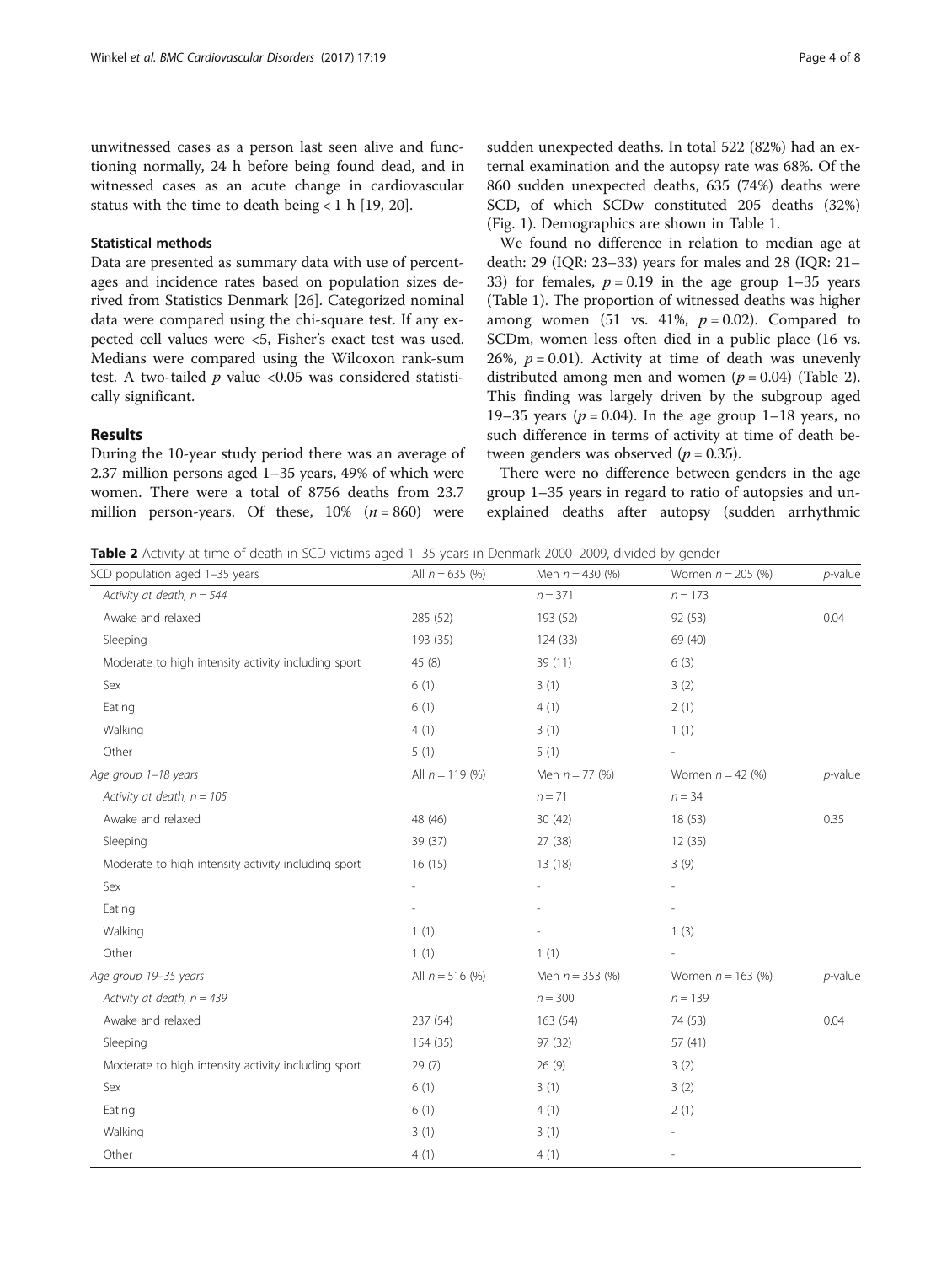<span id="page-4-0"></span>Table 3 Causes of sudden cardiac death and potential inherited cardiac disease in SCD victims aged 1–35 years in Denmark 2000–2009, divided by gender

| Cause of sudden cardiac<br>death       | Men      | Women<br>$n = 296$ (%) $n = 135$ (%) | Potential inherited<br>cardiac disease |
|----------------------------------------|----------|--------------------------------------|----------------------------------------|
| <b>SADS</b>                            | 124(42)  | 68 (50)                              | X                                      |
| CAD                                    | 41 (14)  | 17(13)                               | X                                      |
| Myocarditis                            | 19(6)    | 9(7)                                 |                                        |
| ARVC                                   | 16(5)    | 9(7)                                 | X                                      |
| Congenital heart                       | 6(2)     | 7(5)                                 |                                        |
| Valve disease                          | 5(2)     | 5(4)                                 |                                        |
| Aortic dissection                      | 17(6)    | 4(3)                                 | X                                      |
| Hypertrophic heart                     | 19(6)    | 4(3)                                 | X                                      |
| Connective tissue                      | 2(1)     | 3(2)                                 | X                                      |
| Conduction defects                     | 6(2)     | 3(2)                                 | X                                      |
| Other cardiac diseases                 | 5(2)     | 6(4)                                 |                                        |
| Dilated CM                             | 4(1)     |                                      | X                                      |
| Pulmonary cardiac disease              | 3(1)     |                                      |                                        |
| Malformation of coronary<br>artery     | 3(1)     |                                      |                                        |
| Hypertrophic CM                        | 4(1)     |                                      | X                                      |
| Coarctation                            | 2(1)     |                                      | X                                      |
| Takyasus                               | 1(1)     |                                      |                                        |
| Fibrosis in heart                      | 19(6)    |                                      | X                                      |
| Potential inherited cardiac<br>disease | 254 (86) | 108 (80)                             |                                        |

deaths, SADS) (Table [1\)](#page-2-0). In the subgroup of SCD in children (1–18 years), external examination was more likely performed on males (91 vs. 74%,  $p = 0.01$ ) and women were less often autopsied (62 vs. 81%,  $p = 0.03$ ).

Causes of SCDw and SCDm are shown in Table 3 and Fig. 2. Cause of death remained unexplained after

autopsy in 50% ( $n = 68$ ) of the female cases. Of the explained SCDw cases, most common structural heart disease was CAD  $(n = 17, 13\%$  of autopsied SCDw), followed by myocarditis and ARVC  $(n = 9 \text{ each}, 7\% \text{ of})$ autopsied SCDw). Causes of SCDw were largely comparable to causes of SCDm.

The incidence rate of SCDw was half of that of SCDm among the 1–35 years old (1.8 vs. 3.6 per 100,000 person-years, incidence rate ratio 2.0 (95% CI 1.7–2.4),  $p < 0.01$ ) (Table [4](#page-5-0)). Similar trends were observed when the population was divided into subgroups.

There were no differences in terms of comorbidity in SCDw and SCDm (Table [5](#page-5-0)). No significant difference was found between genders regarding known medical history, prior heart disease or congenital heart disease. In total 119 (58%) of the SCDw had a prior medical history, 44 (21%) was due to a known heart disease and 22 (11%) were due to congenital heart disease.

# Discussion

In this nationwide cohort, the incidence of SCDw was only half compared to men, and women had a higher rate of witnessed deaths. We found no difference in regard to age at death. SCDw more often happened at home and during sleep, and less often in public places and during moderate to high intensity activity. The ratios of external examinations and autopsies were overall similar between genders. In summary we found no additional characteristics to be associated with female gender and both genders had an equal spread of cardiac comorbidity.

Previous studies focusing on older age groups report that men die at younger ages and have a higher prevalence of CAD [\[1](#page-6-0), [8](#page-7-0), [10, 27\]](#page-7-0). As expected, we found an overall increase in SCD rates in both genders with increasing age [\[7, 8](#page-7-0)], yet incidence rates of SCDm was

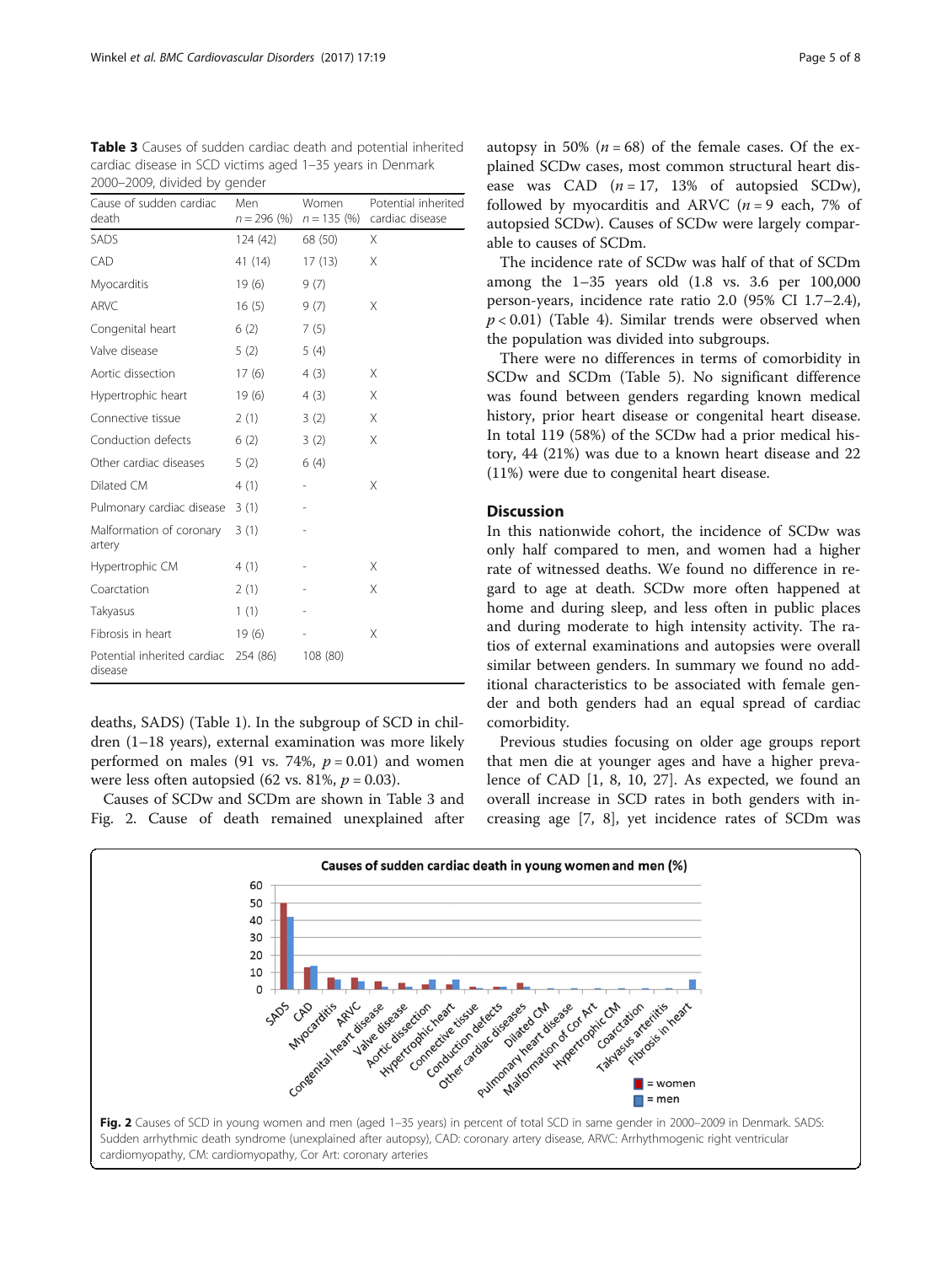| SCD incidence rates per 100.000 person years | All            | Men              | Women          | Incidence rate ratio | <i>p</i> -value |
|----------------------------------------------|----------------|------------------|----------------|----------------------|-----------------|
| $1-35$ years                                 | $2.7(2.5-2.9)$ | $3.6(3.2 - 3.9)$ | $1.8(1.5-2.0)$ | $2.0(1.7-2.4)$       | < 0.01          |
| $1-18$ years                                 | $1.0(0.9-1.2)$ | $1.3(1.0-1.6)$   | $0.7(0.5-1.0)$ | $1.7(1.2-2.6)$       | 0.03            |
| 19–35 years                                  | $4.4(3.9-4.8)$ | $5.9(5.3-6.5)$   | $2.8(2.4-3.2)$ | $2.1(1.8-2.6)$       | < 0.01          |

<span id="page-5-0"></span>Table 4 Incidence rates of SCD in 1–35 years old, divided by gender

twice as high compared to SCDw in all age groups. Our findings imply that SCD manifests more commonly in men, also at younger ages. Of interest, the distribution of causes of death was largely comparable between genders, even though potentially inherited cardiac disease accounts for more than 75% of SCD (see Table [3](#page-4-0) and Fig. [2](#page-4-0)). Even though we must assume that an even distribution of genetic predisposition exists between genders, it seems as if young women die half as often from potentially inherited cardiac diseases than men in the same age group. Even though small in absolute numbers, there was a male dominance in fibrosis (6 vs. 0%). We have no explanation for this finding. Fibrosis in the heart with no ischemic heart disease may be early manifestations of cardiomyopathies. However, in our series this remains speculative, as patients did not fulfill diagnostic criteria for any of the known inherited or acquired cardiomyopathies at time of death/after autopsy.

Place of death varied between genders. Analogous to other studies, we found that women less often died in a public place [[28, 29\]](#page-7-0). The disparity in place of death may partly be explained by the divergence in activity at time of death; men more often died during moderate to high intensity activity and women more often died during sleep. The observed difference in death during activity is well described. In previous studies on sports related SCD there is an overwhelming male predominance [[30, 31\]](#page-7-0), although there is no causal explanation to this phenomenon. It is well-known, however, that deaths associated with sport is different than for the population as a whole [[30, 31\]](#page-7-0).

The variance in place of death has also been previously thought to reflect why men have a higher frequency of witnessed cardiac arrests [\[28, 29](#page-7-0)]. Although our findings on place of death are consistent with previous studies, we found that women aged 1–35 years had a higher proportion of witnessed arrests compared to men. One explanation to this difference could be that other studies investigating SCD were carried out on more elderly population, were women are more likely to live alone thereby contributing to a greater proportion of the unwitnessed arrests [[26](#page-7-0)]. In the contexts of our study population, a higher proportion of young males live alone when compared to the age-matched female population [\[26](#page-7-0)].

Whenever a person is found dead in Denmark, and/or the death is sudden and unexpected a standardized thorough medico-legal external examination is mandatory by law. In the present study an external examination was carried out in 82% of all SCD cases and the autopsy ratio was 68%. Of note, the supplemental information field was used in the vast majority of deaths, even in cases were an external examination was not carried out. Some geographical differences in this regard exist, and have previously been thoroughly described [[32](#page-7-0)]. We did not find any gender differences in the age group 1–35 years, regarding neither the ratios of external examinations or autopsies performed. In the subgroup analysis of the 1– 18 years old, male gender had a significantly higher rate of both external examinations and autopsies, despite an even distribution of comorbidities. No measurable factors within the study (place of death, activity, previous medical history, known congenital heart disease) can

**Table 5** Comorbidity in SCD victims aged 1-35 years in Denmark 2000–2009, divided by gender

| comonomy model nearing ageant be fears in Bernmann Evevel Every annotes by genaci<br>SCD population aged 1-35 years | All $n = 635$ (%) | Men $n = 430 (%)$ | Women $n = 205$ (%) | $p$ -value |
|---------------------------------------------------------------------------------------------------------------------|-------------------|-------------------|---------------------|------------|
|                                                                                                                     |                   |                   |                     |            |
| No medical history                                                                                                  | 275(43)           | 189 (44)          | 86 (42)             | 0.63       |
| Known heart disease                                                                                                 | 127(20)           | 83 (19)           | 44 (21)             | 0.52       |
| Known congenital heart disease                                                                                      | 56 (9)            | 34(8)             | 22(11)              | 0.24       |
| Age group 1-18 years                                                                                                | All $(n = 119)$   | Men $(n = 77)$    | Women $(n=42)$      | $p$ -value |
| No medical history                                                                                                  | 55 (46)           | 37(48)            | 18(43)              | 0.59       |
| Known heart disease                                                                                                 | 41 (34)           | 26(34)            | 15(36)              | 0.83       |
| Known congenital heart disease                                                                                      | 27(23)            | 15 (19)           | 12(29)              | 0.26       |
| Age group 19-35 years                                                                                               | All $(n = 516)$   | Men $(n = 353)$   | Women $(n = 163)$   | $p$ -value |
| No medical history                                                                                                  | 220(43)           | 152 (43)          | 68 (42)             | 0.77       |
| Known heart disease                                                                                                 | 86 (17)           | 57 (16)           | 29(18)              | 0.64       |
| Known congenital heart disease                                                                                      | 29(6)             | 19(5)             | 10(6)               | 0.73       |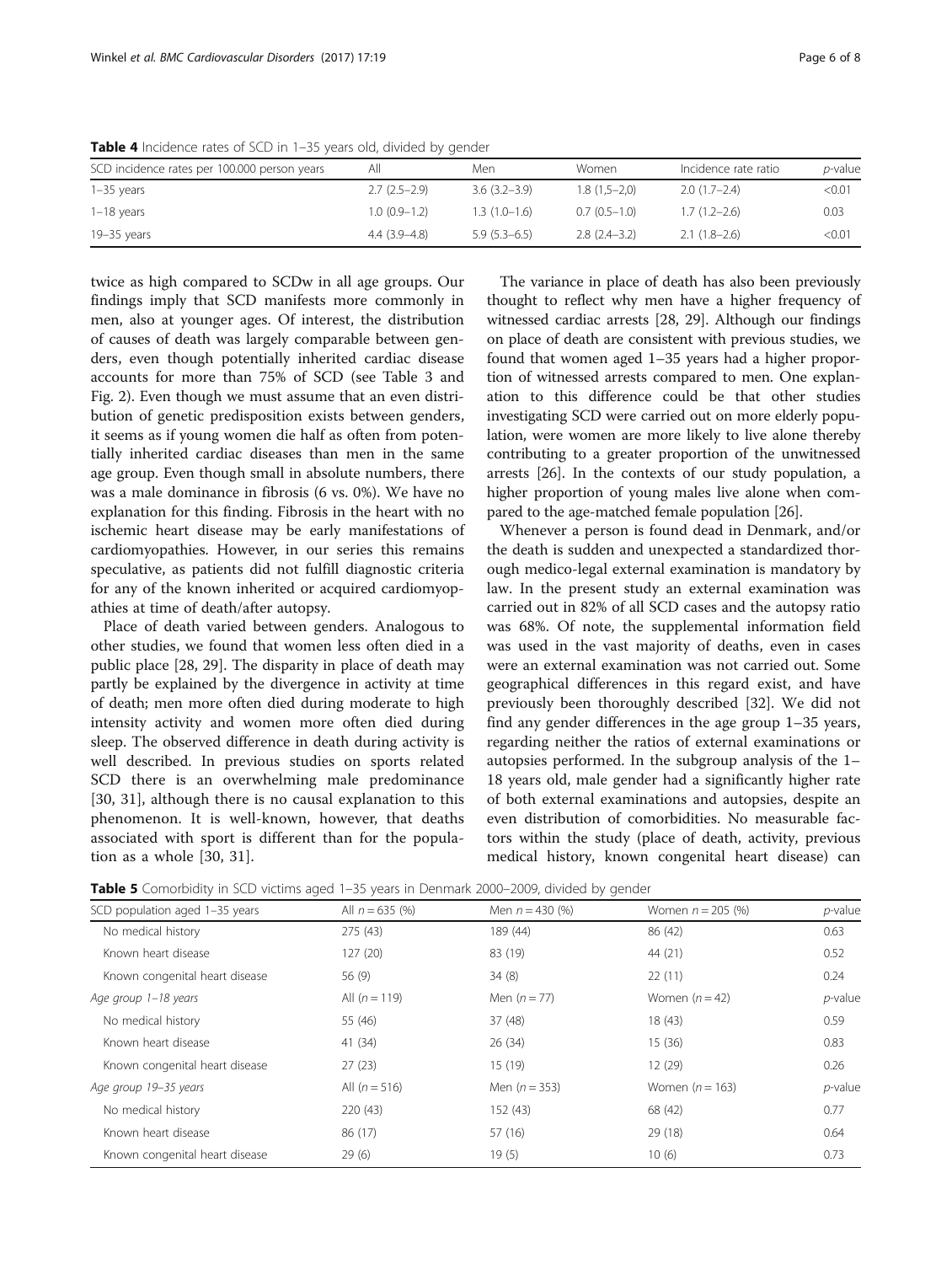<span id="page-6-0"></span>explain this finding, which might just be a spur finding. In absolute numbers, women did have more congenital heart disease. Even though this did not meet statistical significance, it could contribute to the lower autopsy ratio in females 1–18 years of age.

Like previous studies on SCD in younger age groups [[22\]](#page-7-0), SADS was frequently concluded after autopsy. Previous studies have shown that women have relatively higher rates of SADS [\[33](#page-7-0), [34](#page-7-0)]. There was no difference between genders in the age group 1–35 years regarding explained vs. unexplained SCD in the present study. In a population of CA survivors with preserved ejection fraction (CASPER study), with a mean age of 44 years, there were no differences in the percentages of males and females receiving a diagnosis during follow-up, further underscoring the pattern that causes of death, and CA are evenly distributed amongst genders [\[24](#page-7-0)].

Males have a higher incidence rate of SCD compared to the age-matched female population, which substantiate the assumption of protection by female gender. Our findings cannot be explained by a different risk profile. We believe that traditional risk factors may play only a minor role in young SCD victims, as many traditional risk factors are life-style related and often manifests later in life. Some investigators have suggested this protection to be caused by female endogenous estrogen [[35\]](#page-7-0). The so-called "estrogen-effect" has been considered to have both long-term and rapid effects, through both an atheroprotective effect on serum lipid concentrations [[36](#page-7-0)–[38](#page-7-0)] and through a direct action on blood vessels. The latter estrogen effect involves increasing vasodilatation and inhibiting response to blood vessel injury and the development of atherosclerosis [\[39, 40](#page-7-0)]. Another recently published study on estrogen treated male mice, found that these mice had increased mean lifespan [\[41](#page-7-0)]. On the other hand, researchers have suggested that male sex hormones decrease life expectancy in men. A previous study on human eunuchs (castrated males) found that their lifespan was 14 years longer than the non-castrated males [[42\]](#page-7-0). Based on our findings, the female genderadvantage seems not to be limited to CAD, but also to arrhythmic events in other cardiac disease, both cardiomyopathies and primary arrhytmogenic diseases. While our study doesn't contain concrete parameters to evaluate this hypothesis further, our finding that young women in their reproductive years have a genderadvantage, merits further investigation.

#### Limitations

It is a limitation of the study that it was retrospective. Autopsy was not performed in all cases of sudden death, and we did not have access to family history of SCD in young age.

Due to the study design we did not have reliable data on traditional (life-style associated) risk factors associated with heart disease on all patients. This however can probably not explain the observed gender differences in young SCD. Furthermore, we have not been able to account for hormonal levels/changes in this retrospective design.

#### **Conclusions**

Even though the incidence rate of SCD in young men is twice than that for women, causes of death is largely comparable and the huge difference in incidence rate is not explained by a different risk profile. SCD due to potentially inherited cardiac diseases is less often in women than in men, substantiating the assumption of protection by female gender. This merits further investigations.

#### Funding

The Danish National Research Foundation Centre for Cardiac Arrhythmia (DARC). The Research Foundation at University Hospital Rigshospitalet. Novo Nordisk Foundation.

#### Availability of data and materials

The datasets during and/or analysed during the current study available from the corresponding author on reasonable request.

#### Authors' contributions

BGW, BR and JTH contributed to the conception and design of the work. All contributed to the acquisition, analysis, or interpretation of data for the work. BGW, TB and JTH drafted the manuscript. All critical revised the manuscript. All gave final approval and agree to be accountable for all aspects of work ensuring integrity and accuracy.

#### Competing interests

The authors declare that they have no competing interests.

#### Consent for publication

Not applicable.

#### Ethics approval and consent to participate

The study was approved by the local Ethics Committee (KF 01272484), the Danish Data Protection Agency (2005-41-5237), and the Danish National Board of Health (7-505-29-58/1-5).

#### Received: 31 July 2016 Accepted: 16 December 2016 Published online: 07 January 2017

#### References

- Zheng Z-J, Croft JB, Giles WH, Mensah GA. Sudden cardiac death in the United States, 1989 to 1998. Circulation. 2001;104(18):2158–63.
- 2. Goldberger JJ, Basu A, Boineau R, Buxton AE, Cain ME, Canty Jr JM, et al. Risk stratification for sudden cardiac death: a plan for the future. Circulation. 2014;129(4):516–26.
- 3. Chugh SS, Jui J, Gunson K, Stecker EC, John BT, Thompson B, et al. Current burden of sudden cardiac death: multiple source surveillance versus retrospective death certificate-based review in a large U.S. community. J Am Coll Cardiol. 2004;44(6):1268–75.
- 4. Deo R, Albert CM. Epidemiology and genetics of sudden cardiac death. Circulation. 2012;125(4):620–37.
- 5. Go AS, Mozaffarian D, Roger VL, Benjamin EJ, Berry JD, Borden WB, et al. Heart disease and stroke statistics-2013 update: a report from the American Heart Association. Circulation. 2013;127(1):e6.
- 6. Zipes DP, Camm AJ, Borggrefe M, Buxton AE, Chaitman B, Fromer M, et al. ACC/AHA/ESC 2006 guidelines for management of patients with ventricular arrhythmias and the prevention of sudden cardiac death: a report of the American College of Cardiology/American Heart Association Task Force and the European Society of Cardiology Committee for Practice Guidelines (Writing Committee to Develop Guidelines for Management of Patients